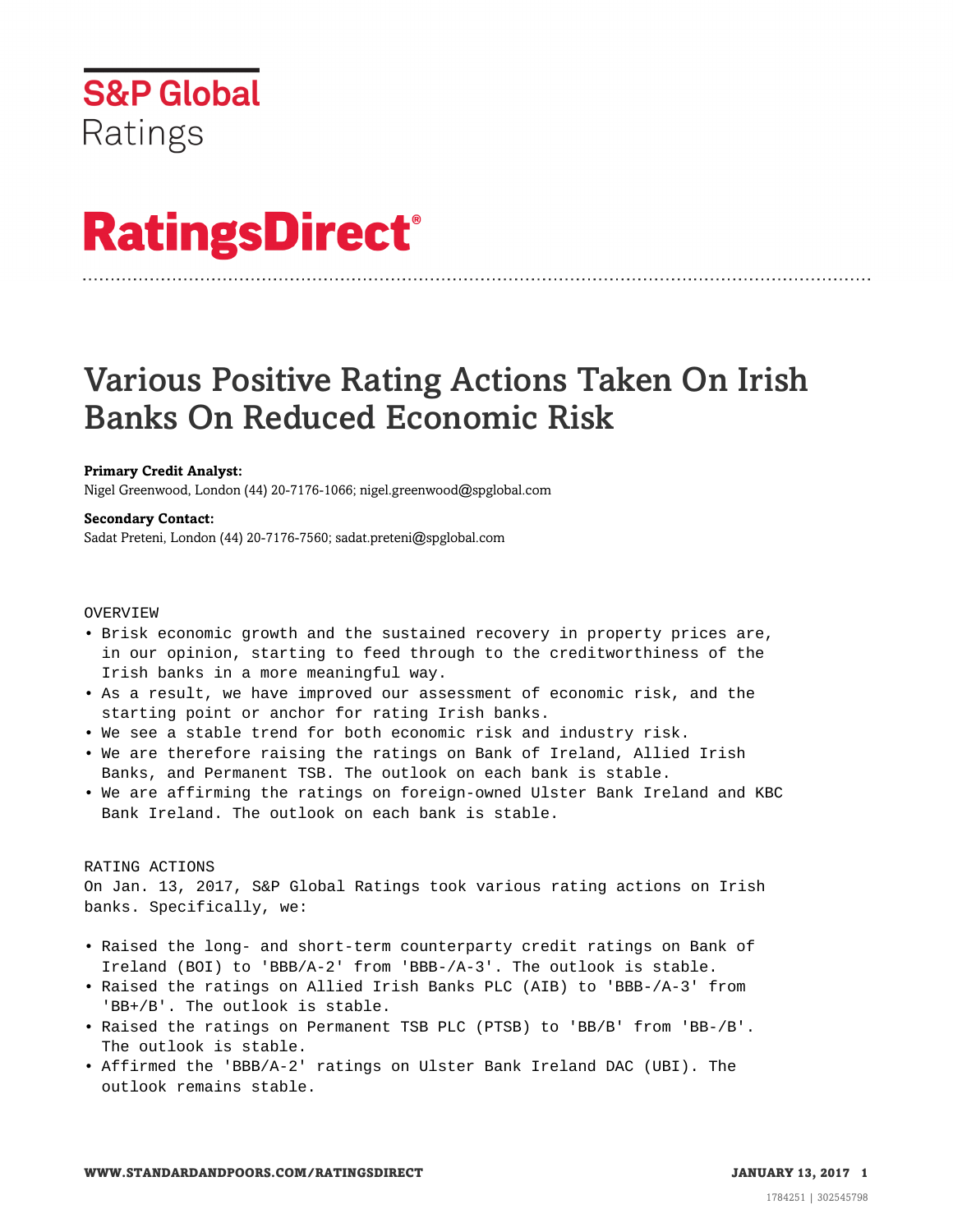• Affirmed the 'BBB-/A-3' ratings on KBC Bank Ireland PLC (KBCI). The outlook remains stable.

#### RATIONALE

The rating actions reflect our view that economic risks have decreased for Irish banks, as we believe that brisk economic growth and the sustained recovery in property prices are helping to reduce the negative impact of past economic imbalances.

As a result we have raised the anchor, the starting point for rating a typical Irish bank, to 'bbb-' from 'bb+'. An improved economic risk score also reduces the risk-weightings for Irish exposures within our risk-adjusted capital (RAC) framework. For example, the risk weighting for Irish mortgages reduces to 45% from 54%. We have incorporated these revised assumptions into our ratings on the five rated Irish banks, as explained further below.

We now believe that the Irish economy is in an "expansionary phase" in contrast to our previous view of a "correction phase". Over the next two-to-three years we assume relatively brisk economic growth and continued property price inflation. We also believe that 2016 was the last year of material loan book deleveraging, and assume that total loan growth will turn positive by 2018.

We assume that Ireland's real GDP will have increased by about 3.5% in 2016. We forecast a real GDP growth rate of 3.0% in 2017-2019. We will continue to keep a close eye on any impact on the Irish economy following the U.K.'s referendum vote to leave the EU. While its exact form remains unknown, Brexit could have a notable negative effect on Ireland's economic and fiscal performance over the medium term.

Nationally, house prices rose by 7.1% over the 12 months to October 2016 according to official data, maintaining the steady recovery since the trough in early 2013. Commercial property capital values have also improved, and office vacancy rates have fallen. This sector remains a risk for the Irish banking system given our estimate that about 14% of loans are construction and property loans and around 15%-20% of these are riskier land and development books, which we believe is a high proportion.

We assume flat total credit growth in 2017, rising to about 1% in 2018. Credit growth has been negative in Ireland since the financial crisis. In recent months, however, we have observed positive credit growth in consumer credit. Mortgage loans, which account for the vast majority of household debt, continued to decrease during 2016, as has lending to non-financial corporations. We expect business lending in particular, however, to pick up, as long as the brisk pace of economic growth is maintained.

Against this favorable backdrop we assume domestic system-wide credit losses to have been exceptionally low in full-year 2016, with net provision releases for the third straight year. This compares with our assumption in our August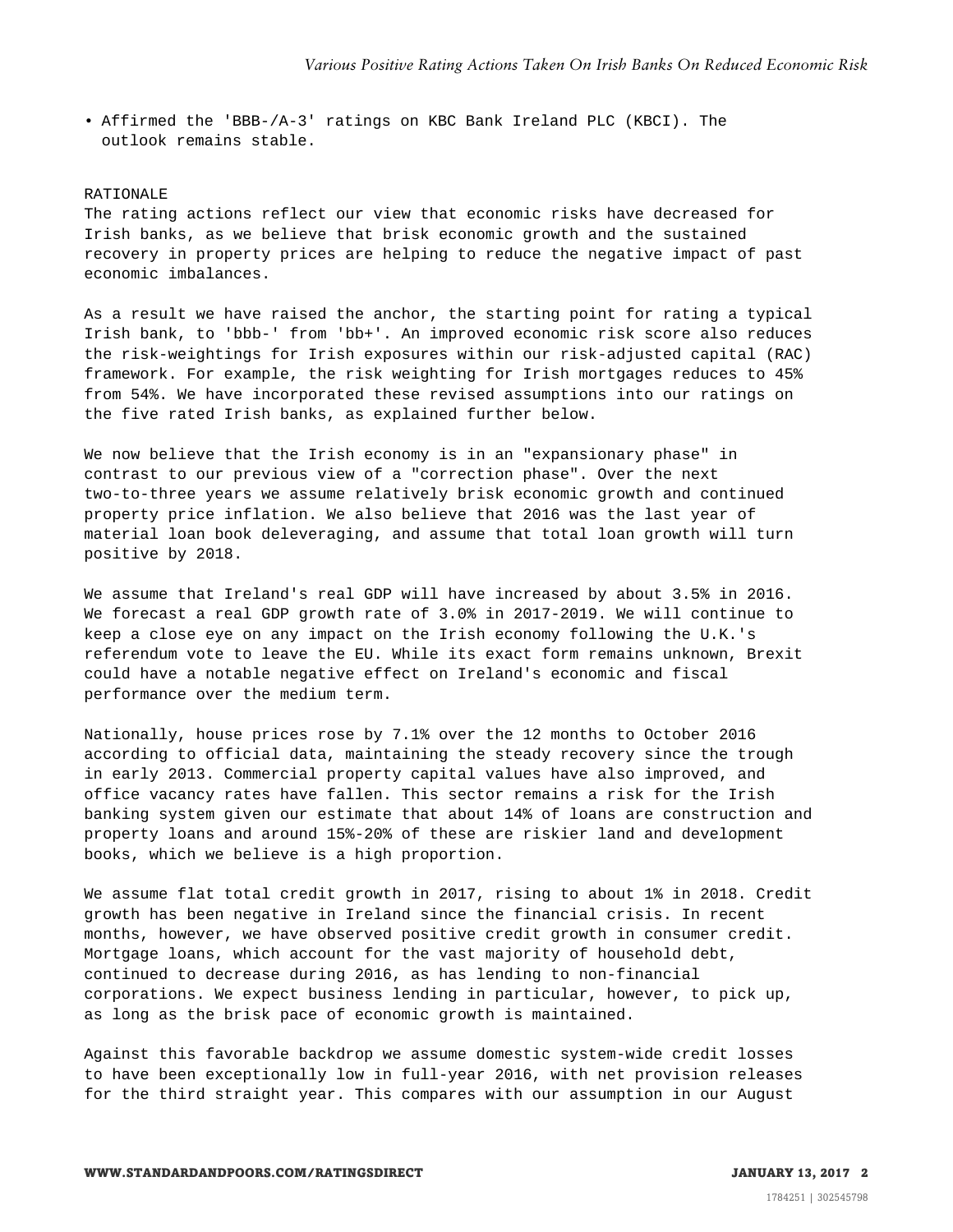2016 Banking Industry Country Risk Assessment (BICRA) publication of 25 basis points (bps) of credit losses in 2016. The minimal impact of Brexit, to date, helps to explain the difference. For 2017 and 2018 we maintain our view of a more normal level of around 30 bps credit losses.

The banking system's large stock of nonperforming loans (NPLs; defined as impaired loans plus loans that are 90 days past due but are not impaired) and still high level of mortgage arrears (including a resilient bunch of very long-term 720 days plus arrears) remain among the most significant challenges facing the industry. We estimate that NPLs will account for around 16% of domestic systemwide loans at end-2016 (down from a peak of around 35% at end-2013) although provision coverage of NPLs at around 50% appears satisfactory. While we expect further reduction in NPLs (we assume to about 12% by end-2018), a more material reduction appears unlikely because the remaining stock represents the more difficult cases. Furthermore, legal bottlenecks and the slow process of creditors being able to recover collateral act as a hurdle to rapid reductions in NPLs.

Provision releases and a recovery in net interest margins (NIM) have helped most Irish banks to return to profitability at a satisfactory level. In our opinion, a number of factors may act as a brake on a further improvement in industry profitability henceforth:

- We expect future NIM expansion to be modest as long as interest rates remain low. Low interest rates make the large low margin tracker mortgage portfolios a particular pain point. In addition, we understand there is some public and political pressure on Irish banks to reduce pricing on standard variable rate mortgages and near-term net loan growth is expected to remain subdued.
- Margins will be impacted as Irish banks gradually build up their minimum requirement for own funds and eligible liability (MREL) requirements. Margins currently benefit from the relative absence of debt securities and subordinated instruments.
- While Irish banks have done much work to "right size" their operations for a smaller loan book and footprint, we believe that they will need to continue to invest in their digital capability and other operational requirements.
- There is the possibility of exceptional charges such as customer redress related to the Central Bank of Ireland's ongoing industrywide investigation on documentation and disclosure for legacy tracker mortgages.

Finally, we note that the Irish banking system is dominated by wholly or partly government-owned institutions and we expect this to remain the case for a few more years. The government has reduced its stake in PTSB to 75% following the successful capital raise in early 2015. Otherwise there has been little progress of note since the re-capitalization of the sector in 2011; in particular there is no clear evidence of when the sale of the first tranche of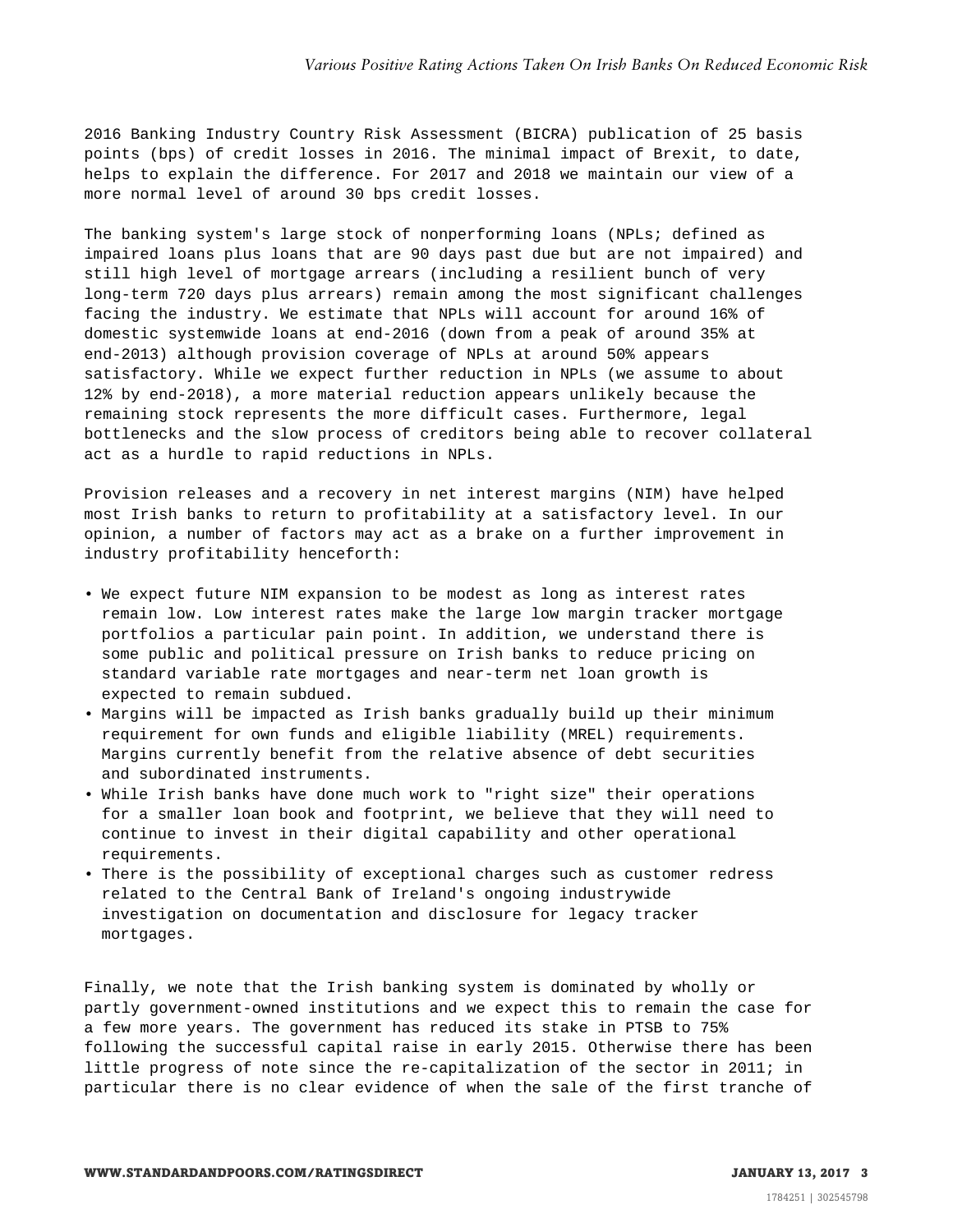AIB's shares will occur. That said, we acknowledge that 2016 was a difficult year for European banks' equity valuations in general.

#### OUTLOOKS

## BOI

We have maintained our stand-alone credit profile (SACP) at 'bbb'. We have removed the one-notch negative adjustment within the counterparty credit rating, as we believe that the financial performance and prospects of the bank have normalized and are now in line with European peers rated at the same level.

The stable outlook on BOI reflects our expectation that the bank will continue to steadily reduce its NPL ratio to a mid-single-digit level over the two-year outlook timeframe, and that its relatively large U.K. business will not be a source of weakness for the group.

An upgrade might follow if we deemed that BOI's subordinated buffers would exceed our 4.75% threshold for additional loss-absorbing capacity (ALAC) over a two-year horizon, or potentially longer, in response to clear regulatory requirements.

A lowering of the ratings is deemed relatively unlikely at this time but could arise if its business and earnings predictability falters.

#### AIB

We have raised AIB's SACP by one notch to 'bbb-' from 'bb+' to reflect the improvement in its anchor.

The stable outlook reflects our view of AIB's stable intrinsic creditworthiness and our expectation that it will continue making steady progress in reducing its stock of NPLs to levels more aligned with that of peers in the coming 18-24 months.

We could lower the ratings on AIB if we observed that the economic recovery had stalled, indicating that the economic risks faced by Irish banks were not declining, as well as if Brexit had adverse effects on AIB's earnings profile and its ability to reduce NPLs.

We could upgrade AIB if we observed that its capitalization, as measured by our RAC ratio, improved to a level sustainably above 10% and NPLs continued to reduce to levels more in line with those of peers, in particular domestic peer Bank of Ireland. Although less likely at this stage, an upgrade could also arise if we included one notch of ALAC support in our long-term rating on AIB. The bank's ALAC buffer would need to increase substantially to exceed the required thresholds (5% for a bank with an anchor of 'bbb-').

The stable outlook on AIB Group (U.K.) PLC (AIB UK), AIB's wholly owned subsidiary, continues to reflect our view of its consistent intrinsic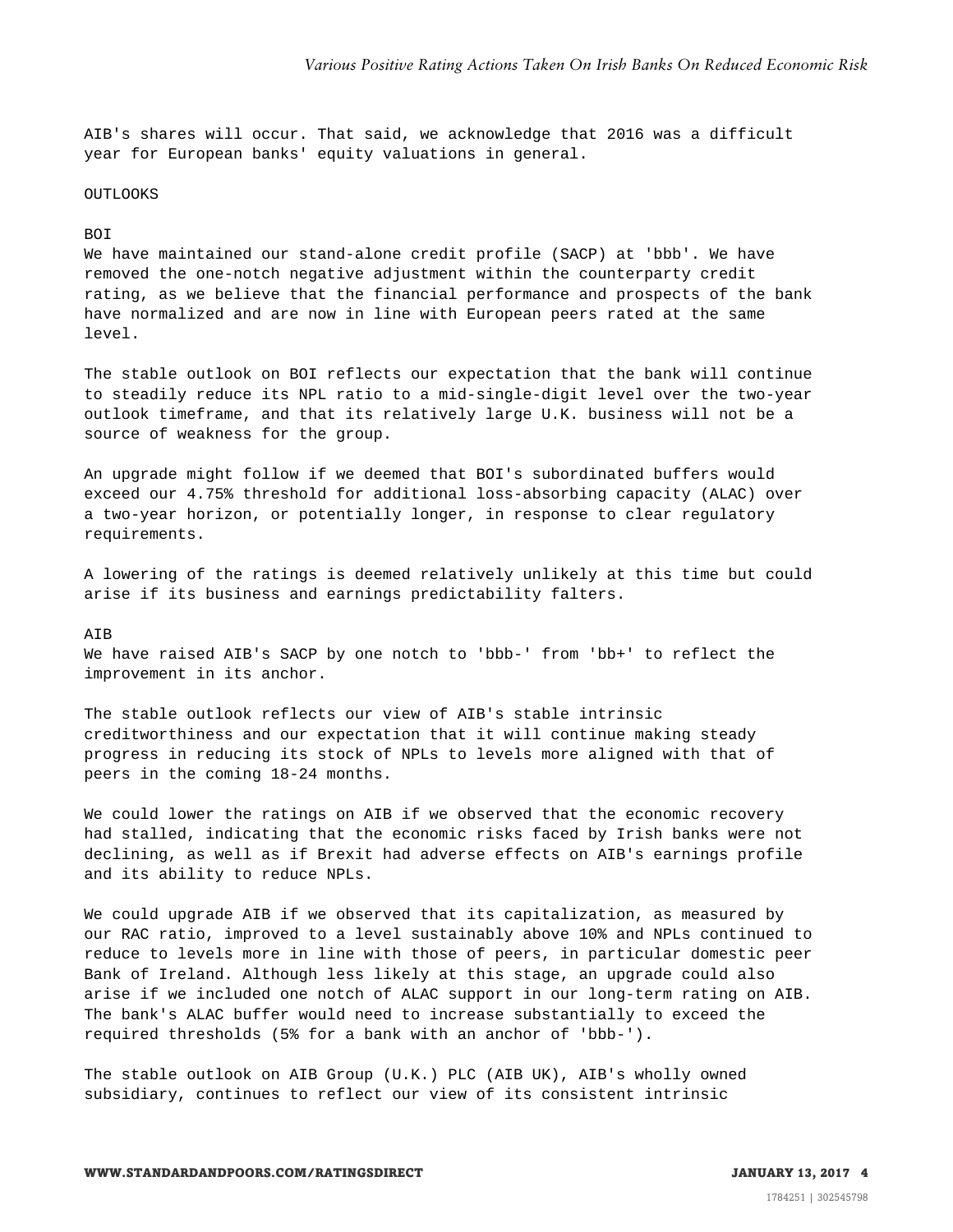creditworthiness.

#### PTSB

We have raised PTSB's SACP by one notch to 'bb' from 'bb-' to reflect an improvement in its anchor.

The stable outlook reflects our view that PTSB's operating performance and earnings capacity will gradually recover over the next 12-18 months.

We could raise the ratings if we observed an earlier return to statutory profitability and evidence of solid business generation, which would indicate that the bank's business model is sustainable, and if we observed improvements in its funding profile to a level sustainably closer to that of peers.

Although less likely, an upgrade could also follow if we perceived a clear path to the group building a sufficiently large ALAC buffer over our two-to-four-year projection period. This would only benefit the ratings on the operating company, PTSB, because ALAC support would not accrue to the non-operating holding company's creditors due to structural subordination.

We could lower the ratings if PTSB's path to earnings recovery became derailed, or if we perceived that PTSB's franchise had been negatively affected by its prolonged restructuring, indicated by reducing market shares and even weaker profitability in its core banking proposition.

#### UBI

We have affirmed our ratings on UBI and maintained the outlook as stable, based on our assessment of the entity's highly strategic importance to the Royal Bank of Scotland group. At the same time, we assess UBI's SACP as 'bb+'. The SACP reflects the entity's well established franchise as the third-largest bank in the Republic of Ireland; its strong capitalization balanced against some concentration in its exposures, particularly to tracker mortgages; and its sound funding and liquidity position.

The stable outlook on UBI reflects our stable view of the supported group credit profile (GCP) of the Royal Bank of Scotland PLC (RBS), UBI's ultimate parent. An upgrade or downgrade of RBS would result in a similar action on UBI.

We could also consider an upgrade if we revised UBI's group status to core from highly strategic, which would enable us to equalize the ratings on UBI with RBS. Such an assessment would primarily require UBI to demonstrate operating performance and a risk profile in line with that of the parent.

KBCI KBCI's SACP remains unchanged at 'bb'.

The stable outlook on KBCI balances our view that, over the coming 18-24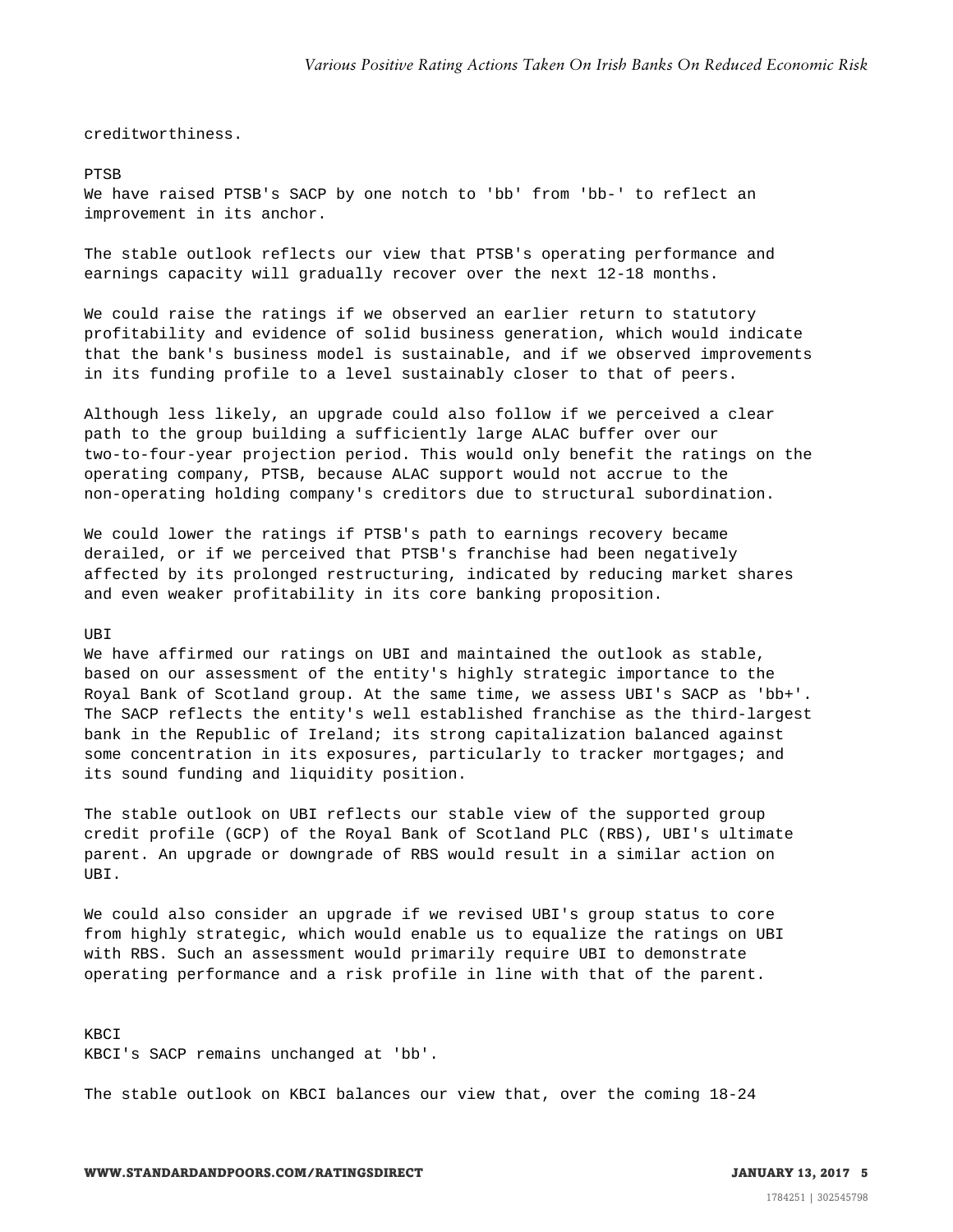months, it will remain profitable and its projected RAC ratio will remain above 7%, against the very large stock of NPAs.

We continue to view the bank as a strategically important subsidiary of Belgium bancassurance group KBC, while we understand that the group plans to publicly communicate its strategic plans for its Irish business in the first quarter of 2017.

While we view KBCI's strategy as logical, we still consider management's attempt to reposition the KBCI franchise as a work in progress. We could therefore lower the ratings if we believe that the bank is lagging behind its peers in terms of working through its large stock of NPLs, or if we consider that management is unlikely to develop KBCI into a retail-focused bank that can generate solid business while remaining profitable on a statutory basis.

We could also take a negative action if we observe that the links between KBCI and KBC are weakening and if KBC decides that Ireland is no longer a strategic priority, which could lead us to revise our group status assessment and the uplift for potential group support that we factor into our ratings on KBCI. Group support from KBC--both extraordinary and ongoing support--is key to KBCI's investment grade ratings.

Although less likely, we could raise the ratings on KBCI by removing the negative adjustment notch, if we see strong indications that the bank is making significant progress in working through its NPLs while generating recurring and sustainable profits, which would indicate the strategic repositioning is working successfully. We could also upgrade KBCI within the coming 18-24 months if we observe that capitalization, as measured by our RAC ratio is sustainably maintained at a level exceeding 10%.

| To<br>From                                                     |                   |
|----------------------------------------------------------------|-------------------|
| 5<br>6                                                         |                   |
| 5<br>6                                                         |                   |
| Low risk<br>Low risk                                           |                   |
| Intermediate risk<br>High risk                                 |                   |
| Very high risk<br>Credit risk in the economy<br>Very high risk |                   |
| 6<br>6                                                         |                   |
| Institutional framework<br>High risk<br>High risk              |                   |
| Intermediate risk                                              | Intermediate risk |
| High risk<br>High risk                                         |                   |
|                                                                |                   |
| Stable<br>Stable                                               |                   |
| Stable<br>Stable                                               |                   |
|                                                                |                   |

\*Banking Industry Country Risk Assessment (BICRA) economic risk and industry

BICRA SCORE SNAPSHOT\*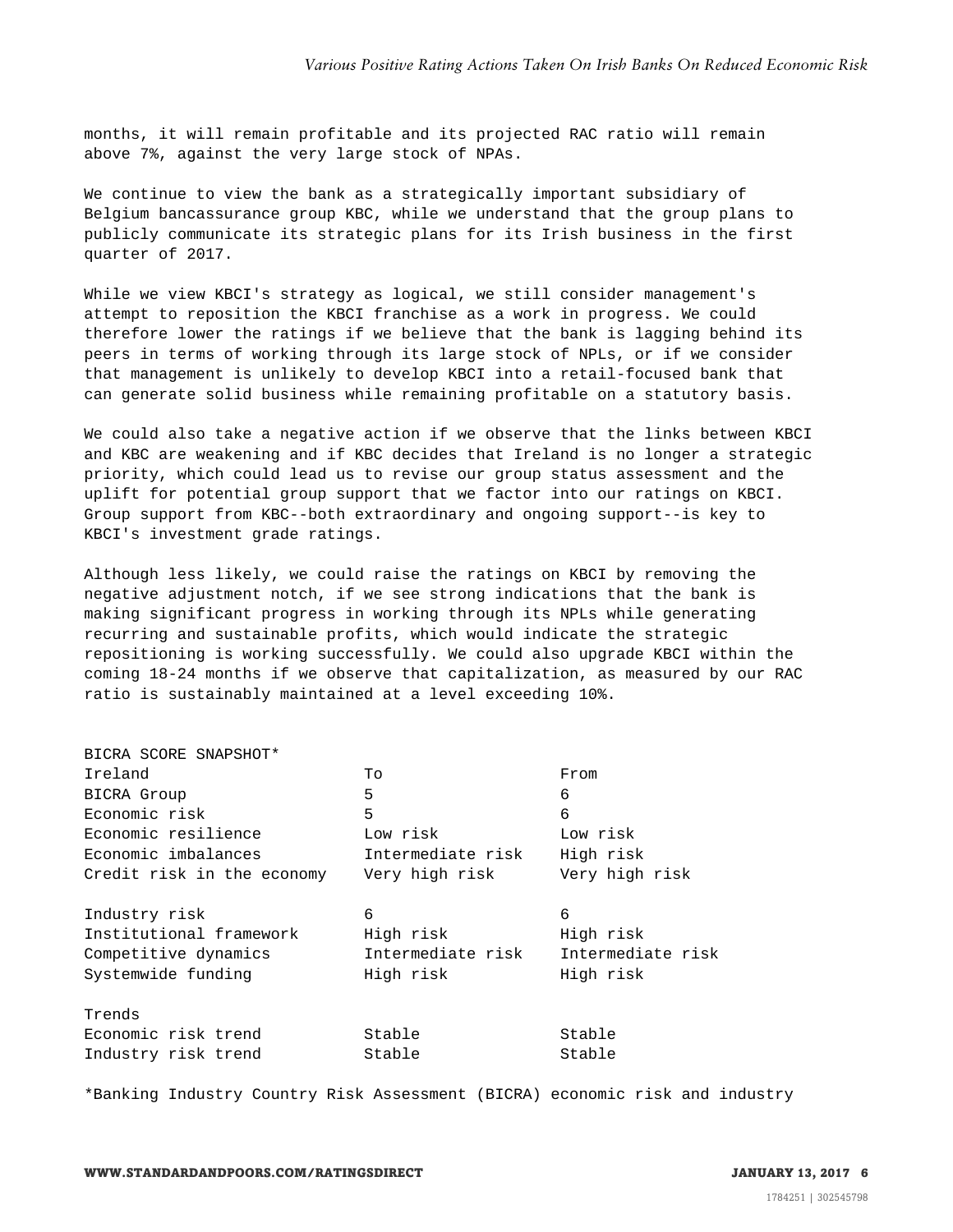risk scores are on a scale from 1 (lowest risk) to 10 (highest risk). For more details on our BICRA scores on banking industries across the globe, please see "Banking Industry Country Risk Assessment Update" published monthly on RatingsDirect.

### RELATED CRITERIA

- General Criteria: Guarantee Criteria, Oct. 21, 2016
- Criteria Financial Institutions Banks: Bank Rating Methodology And Assumptions: Additional Loss-Absorbing Capacity, April 27, 2015
- Criteria Financial Institutions Banks: Bank Hybrid Capital And Nondeferrable Subordinated Debt Methodology And Assumptions, Jan. 29, 2015
- General Criteria: Group Rating Methodology, Nov. 19, 2013
- General Criteria: Methodology: Use Of 'C' And 'D' Issue Credit Ratings For Hybrid Capital And Payment-In-Kind Instruments, Oct. 24, 2013
- Criteria Financial Institutions Banks: Quantitative Metrics For Rating Banks Globally: Methodology And Assumptions, July 17, 2013
- Criteria Financial Institutions Banks: Revised Market Risk Charges For Banks In Our Risk-Adjusted Capital Framework, June 22, 2012
- Criteria Financial Institutions Banks: Banking Industry Country Risk Assessment Methodology And Assumptions, Nov. 09, 2011
- Criteria Financial Institutions Banks: Banks: Rating Methodology And Assumptions, Nov. 09, 2011
- Criteria Financial Institutions Banks: Bank Capital Methodology And Assumptions, Dec. 06, 2010
- General Criteria: Use Of CreditWatch And Outlooks, Sept. 14, 2009
- Criteria Financial Institutions Banks: Commercial Paper I: Banks, March 23, 2004

RELATED RESEARCH

• Banking Industry Country Risk Assessment: Ireland, Jan 13, 2017

Ratings List

\* \* \* \* \* \* \* \* \* \* \* \* \* Allied Irish Banks PLC \* \* \* \* \* \* \* \* \*\* \* \* \*

Upgraded; CreditWatch/Outlook Action

|                              | Tο                | From           |
|------------------------------|-------------------|----------------|
| Allied Irish Banks PLC       |                   |                |
| Counterparty Credit Rating   | $BBB-/Stable/A-3$ | BB+/Positive/B |
| Senior Unsecured             | $BBB-$            | $BB+$          |
| Subordinated                 | BB                | $B+$           |
| Commercial Paper             | $A-3$             | В              |
| Allied Irish Banks N.A. Inc. |                   |                |
| Commercial Paper*            | $A-3$             | В              |
| Commercial Paper*            | $BBB-$            | $BB+$          |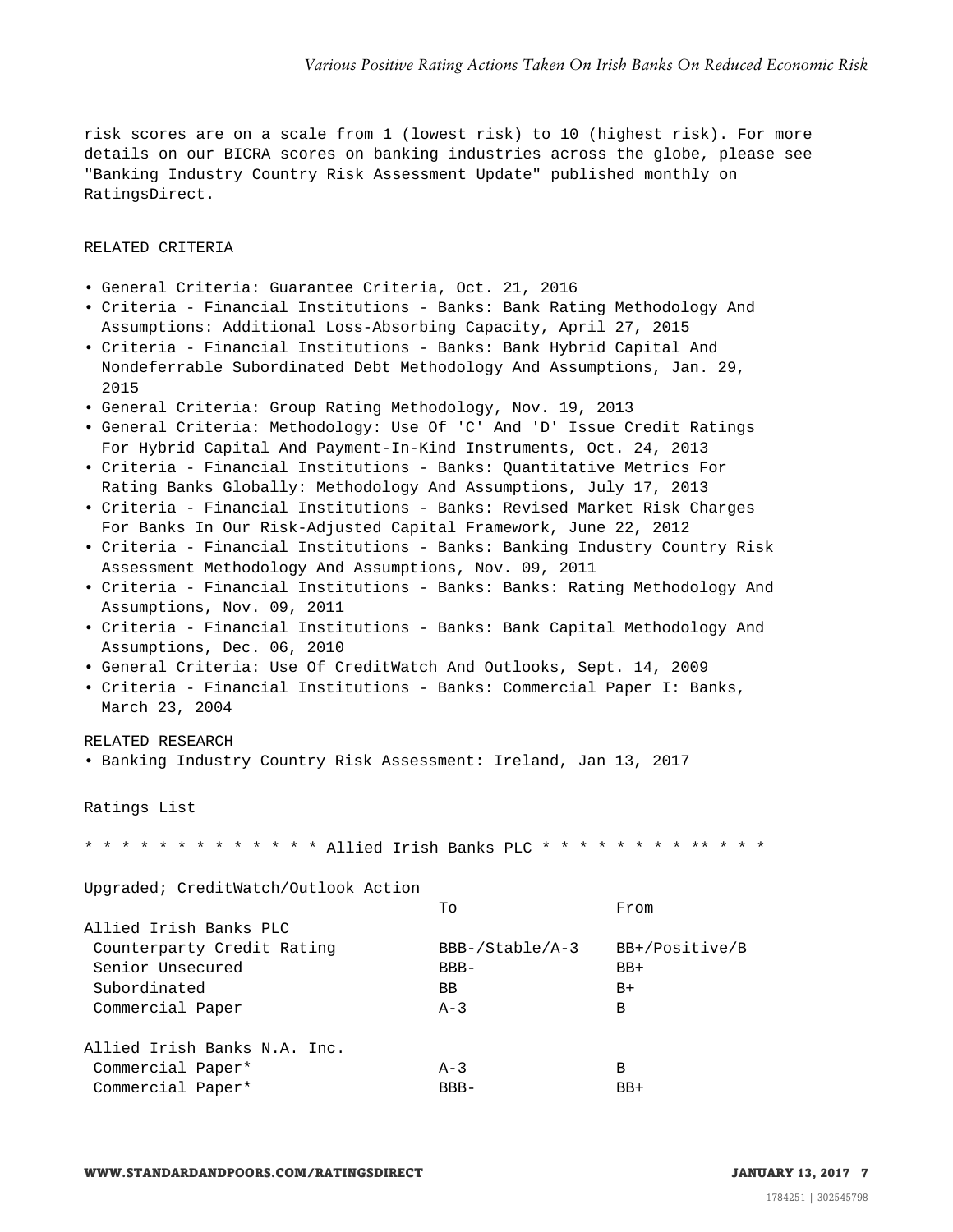| Ratings Affirmed                                                          |                            |                   |  |  |
|---------------------------------------------------------------------------|----------------------------|-------------------|--|--|
| AIB Group (U.K.) PLC<br>Counterparty Credit Rating                        | $BB+/Stable/B$             |                   |  |  |
| Allied Irish Banks PLC<br>Subordinated                                    | D                          |                   |  |  |
| * * * * * * * * * * * * * * Bank of Ireland * * * * * * * * * * * * * * * |                            |                   |  |  |
| Upgraded; CreditWatch/Outlook Action                                      | Tо                         | From              |  |  |
| Bank of Ireland                                                           |                            |                   |  |  |
| Counterparty Credit Rating<br>Certificate Of Deposit                      | BBB/Stable/A-2             | BBB-/Positive/A-3 |  |  |
| Local Currency                                                            | <b>BBB</b>                 | $BBB -$           |  |  |
| Senior Unsecured                                                          | <b>BBB</b>                 | $BBB -$           |  |  |
| Subordinated                                                              | $BB+$                      | <b>BB</b>         |  |  |
| Junior Subordinated                                                       | $BB-$                      | $B+$              |  |  |
| Preference Stock                                                          | $BB -$                     | $B+$              |  |  |
| Commercial Paper                                                          | $A-2$                      | $A-3$             |  |  |
| Bank of Ireland U.K. Holdings PLC                                         |                            |                   |  |  |
| Junior Subordinated                                                       | $BB-$                      | $B+$              |  |  |
| * * * * * * * * * * * * * * KBC Group N.V. * * * * * * * * * * * * * * *  |                            |                   |  |  |
| Ratings Affirmed                                                          |                            |                   |  |  |
| KBC Bank Ireland PLC                                                      |                            |                   |  |  |
| Counterparty Credit Rating<br>Commercial Paper**                          | $BBB-/Stable/A-3$<br>$A-1$ |                   |  |  |
| * * * * * * * * * * * * * Permanent TSB PLC * * * * * * * * * * * * * *   |                            |                   |  |  |
| Upgraded; Ratings Affirmed                                                |                            |                   |  |  |
|                                                                           | To                         | From              |  |  |
| Permanent TSB PLC                                                         |                            |                   |  |  |
| Counterparty Credit Rating                                                | BB/Stable/B                | $BB-/Stable/B$    |  |  |
| Certificate Of Deposit                                                    |                            |                   |  |  |
| Local Currency                                                            | BB                         | $BB-$             |  |  |
| Senior Unsecured                                                          | BB                         | $BB-$             |  |  |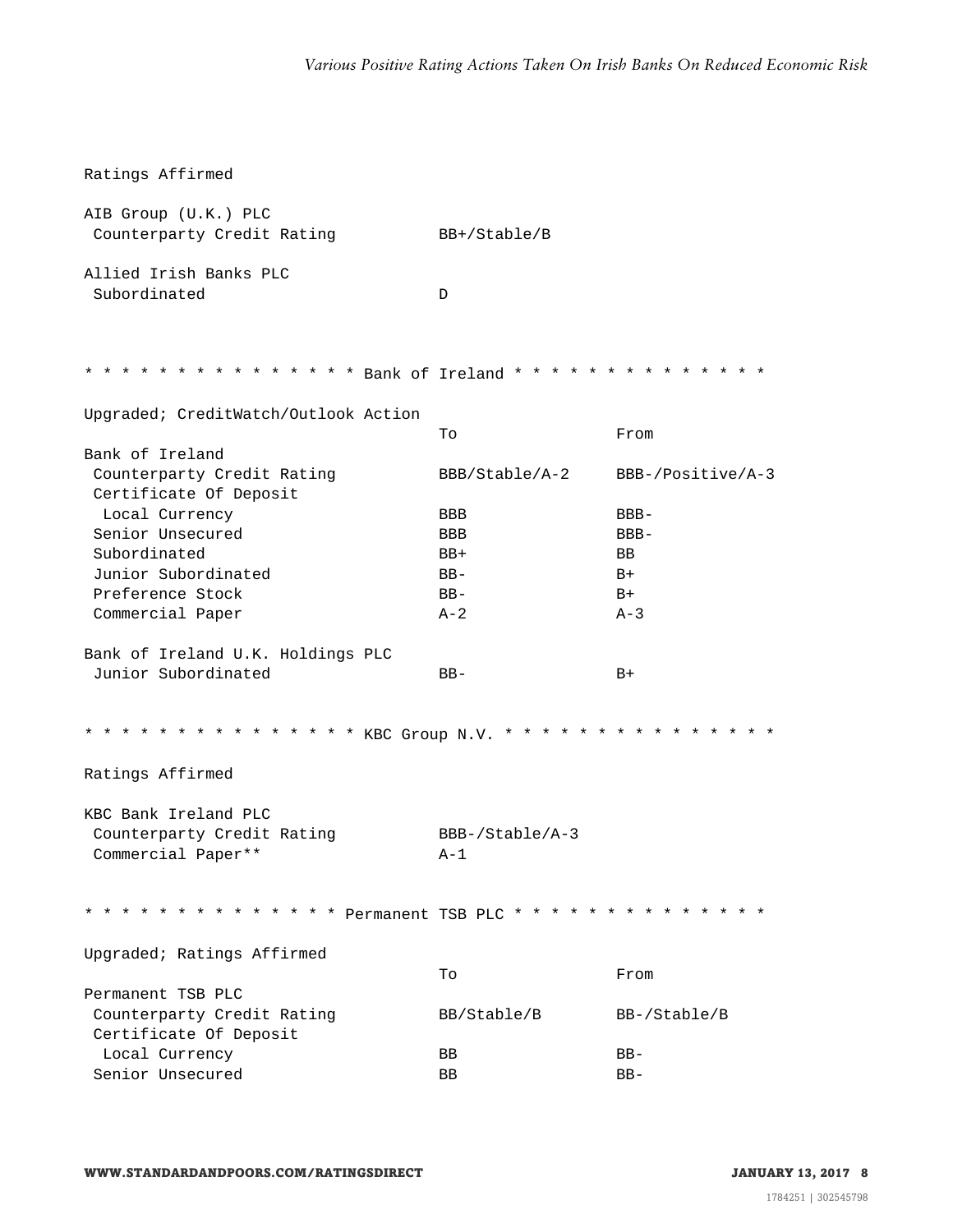| Permanent TSB Group Holdings PLC                                                |                             |            |
|---------------------------------------------------------------------------------|-----------------------------|------------|
| Counterparty Credit Rating                                                      | $B+ / Stable/B$             | B/Stable/B |
| * * * * * * * * * * The Royal Bank of Scotland Group PLC * * * * * * * * * *    |                             |            |
| Ratings Affirmed                                                                |                             |            |
| Ulster Bank Ireland DAC<br>Counterparty Credit Rating<br>Certificate Of Deposit | BBB/Stable/A-2<br>$BBB/A-2$ |            |

\* Guaranteed by Allied Irish Banks PLC

\*\* Guaranteed by KBC Bank N.V

**Additional Contact:**

Alexandre Birry, London (44) 20-7176-7108; alexandre.birry@spglobal.com

Certain terms used in this report, particularly certain adjectives used to express our view on rating relevant factors, have specific meanings ascribed to them in our criteria, and should therefore be read in conjunction with such criteria. Please see Ratings Criteria at www.standardandpoors.com for further information. Complete ratings information is available to subscribers of RatingsDirect at www.globalcreditportal.com and at spcapitaliq.com. All ratings affected by this rating action can be found on the S&P Global Ratings' public website at www.standardandpoors.com. Use the Ratings search box located in the left column. Alternatively, call one of the following S&P Global Ratings numbers: Client Support Europe (44) 20-7176-7176; London Press Office (44) 20-7176-3605; Paris (33) 1-4420-6708; Frankfurt (49) 69-33-999-225; Stockholm (46) 8-440-5914; or Moscow 7 (495) 783-4009.